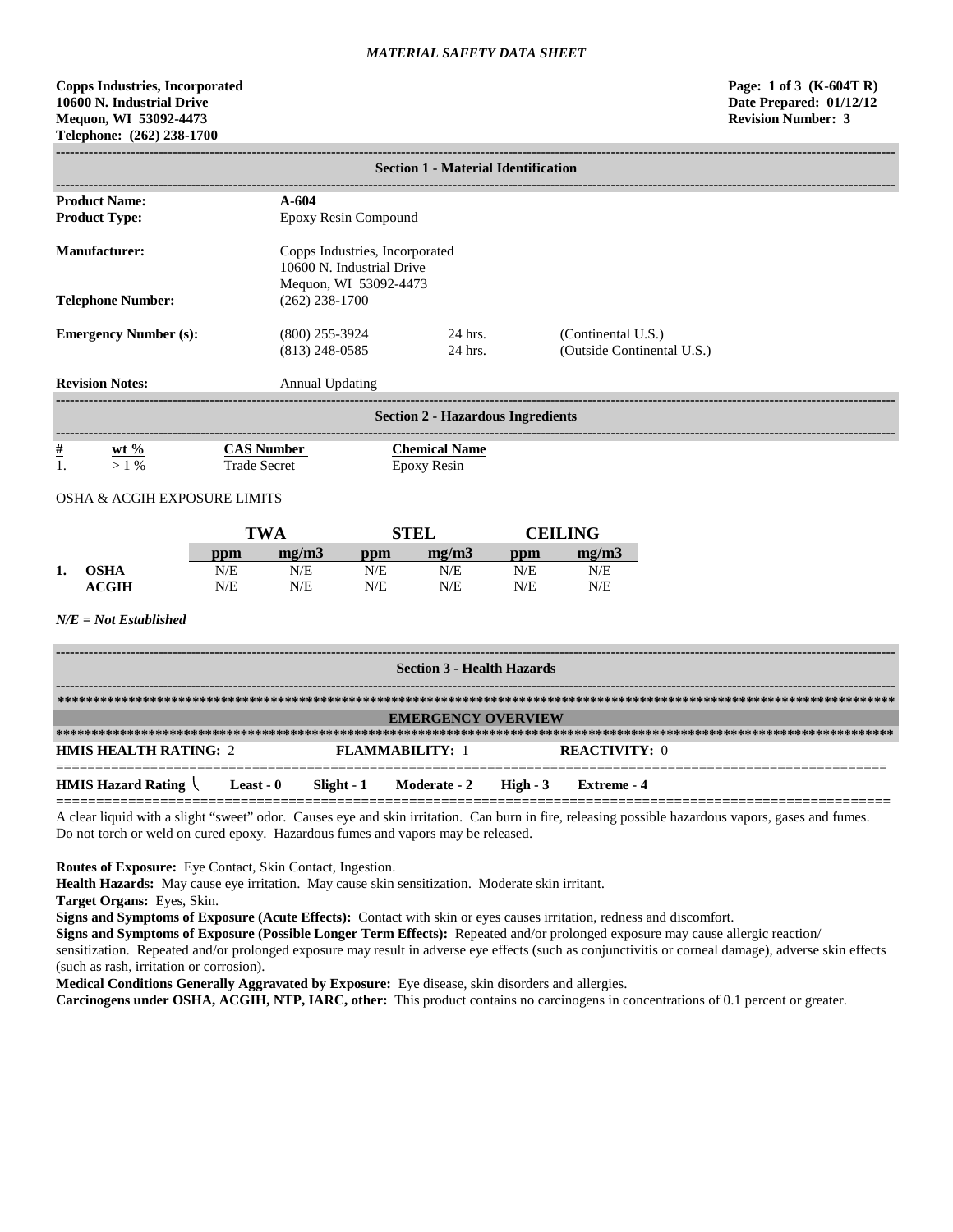#### **------------------------------------------------------------------------------------------------------------------------------------------------------------------------------------ Section 4 - First Aid ------------------------------------------------------------------------------------------------------------------------------------------------------------------------------------**

**Eye Contact:** Hold eyelids apart and immediately flush eyes with plenty of water for at least 15 minutes. Seek medical attention.

Skin Contact: Remove contaminated clothing/shoes and wipe excess from skin. Flush skin with water. Follow by washing with soap and water. If irritation occurs, seek medical attention. If contact with hot product occurs, immediately flush with cool water for 15 minutes. Carefully remove clothing; if clothing is stuck to a burn area do not pull it off, but cut around it. Cover burn area with a clean material. Get medical attention immediately.

**Inhalation:** Remove victim to fresh air and provide oxygen. If breathing is difficult, seek medical attention.

**Ingestion:** If swallowed, call physician immediately. Induce vomiting only as directed by medical personnel. Never give anything by mouth to an unconscious person. Get medical attention immediately.

|                                                                                                                   |                                                                                                                                                                                        | <b>Section 5 - Fire and Explosion Data</b>                                                                                                                                                                                                                                                                                                                                                                                                                                                                                                                                                                             |                                                                                                  |
|-------------------------------------------------------------------------------------------------------------------|----------------------------------------------------------------------------------------------------------------------------------------------------------------------------------------|------------------------------------------------------------------------------------------------------------------------------------------------------------------------------------------------------------------------------------------------------------------------------------------------------------------------------------------------------------------------------------------------------------------------------------------------------------------------------------------------------------------------------------------------------------------------------------------------------------------------|--------------------------------------------------------------------------------------------------|
| <b>Flash Point (closed cup):</b><br><b>Auto Ignition Temperature:</b><br>monoxide (CO), and carbon dioxide (CO2). | $>$ 200 °F<br>No data<br><b>Extinguishing Media:</b> Foam, Carbon Dioxide (CO2), or dry chemical.<br>and respiratory protection (SCBA). Cool fire exposed containers with water spray. | Fire Hazard Classification (OSHA/NFPA): This product is not considered flammable nor combustible, but will burn if involved in a fire.<br>Special Fire Fighting Procedures: Keep personnel removed from area and upwind of fire. Wear full fire-fighting turn-out gear (full bunker gear)<br>Unusual Fire and Explosion Hazards: Hazardous combustion products may be present. Combustion may form aldehydes, nitrous oxides, carbon                                                                                                                                                                                   | <b>Upper Explosion Limit (UEL):</b><br>No data<br><b>Lower Explosion Limit (LEL):</b><br>No data |
|                                                                                                                   |                                                                                                                                                                                        | <b>Section 6 - Accidental Release Measures</b>                                                                                                                                                                                                                                                                                                                                                                                                                                                                                                                                                                         |                                                                                                  |
| a dike to prevent spreading.                                                                                      |                                                                                                                                                                                        | Containment Techniques (Removal of ignition sources, diking, etc.) Stop the leak, if possible. Shut off or remove all ignition sources. Construct<br>Clean-Up Procedures: Spread absorbent material over area. Wipe or scrape up material. Dispose of material in accordance with local, state and<br>federal regulations. Wash area with soap and water. Prevent washings from entering sewers or waterways.<br>Other Emergency Advice: Wear protective clothing, boots, gloves, respirator, and eye protection.                                                                                                      |                                                                                                  |
|                                                                                                                   |                                                                                                                                                                                        | <b>Section 7 - Handling and Storage</b>                                                                                                                                                                                                                                                                                                                                                                                                                                                                                                                                                                                |                                                                                                  |
| period of time. Store in closed containers.<br>which can not be decontaminated.                                   |                                                                                                                                                                                        | <b>Storage:</b> Store in a warm (60-80 $\textdegree$ F), dry, ventilated place. Crystallization may occur if storage temperature drops below 55 $\textdegree$ F for a prolonged<br>Handling: Avoid contact with skin, eyes, or clothing. When handling, do not eat, drink, or smoke.<br>Other Precautions: Wash thoroughly after handling. Remove contaminated clothing and gear. Decontaminate. Destroy leather or any articles                                                                                                                                                                                       |                                                                                                  |
|                                                                                                                   |                                                                                                                                                                                        | <b>Section 8 - Personal Protection/Exposure Controls</b>                                                                                                                                                                                                                                                                                                                                                                                                                                                                                                                                                               |                                                                                                  |
|                                                                                                                   | Protective Clothing: Clean, body covering clothing should be utilized.                                                                                                                 | Eye Protection: Chemical safety goggles recommended. Contact lenses should not be worn while using this product.<br>Hand Protection: Chemical resistant gloves recommended, such as neoprene or nitrite rubber.<br>Respiratory Protection: Not necessary under most operating conditions. NIOSH approved organic vapor respirator should be used in confined<br>areas, or when conditions cause high vapor concentrations. If the percent oxygen is below normal then use self-contained breathing apparatus.<br><b>Work and Hygienic Practices:</b> Eye wash stations and safety showers should be easily accessible. |                                                                                                  |
|                                                                                                                   |                                                                                                                                                                                        | <b>Section 9 - Typical Physical and Chemical Properties</b>                                                                                                                                                                                                                                                                                                                                                                                                                                                                                                                                                            |                                                                                                  |
| <b>Physical Form:</b><br>Color:<br>Odor:<br>pH:<br><b>Vapor Pressure:</b>                                         | Liquid<br>Clear<br><b>Slight Sweet</b><br>No Data<br>No Data                                                                                                                           | <b>Vapor Density:</b><br><b>Boiling Point:</b><br><b>Melting Point:</b><br><b>Solubility in Water:</b><br><b>Specific Gravity:</b>                                                                                                                                                                                                                                                                                                                                                                                                                                                                                     | Heavier than air<br>$>200$ °F<br>Not Applicable<br>Negligible<br>1.15                            |
|                                                                                                                   |                                                                                                                                                                                        | <b>Section 10 - Stability and Reactivity</b>                                                                                                                                                                                                                                                                                                                                                                                                                                                                                                                                                                           |                                                                                                  |
| <b>Chemical Stability:</b><br><b>Conditions to Avoid (if unstable):</b>                                           | Stable<br>None                                                                                                                                                                         |                                                                                                                                                                                                                                                                                                                                                                                                                                                                                                                                                                                                                        |                                                                                                  |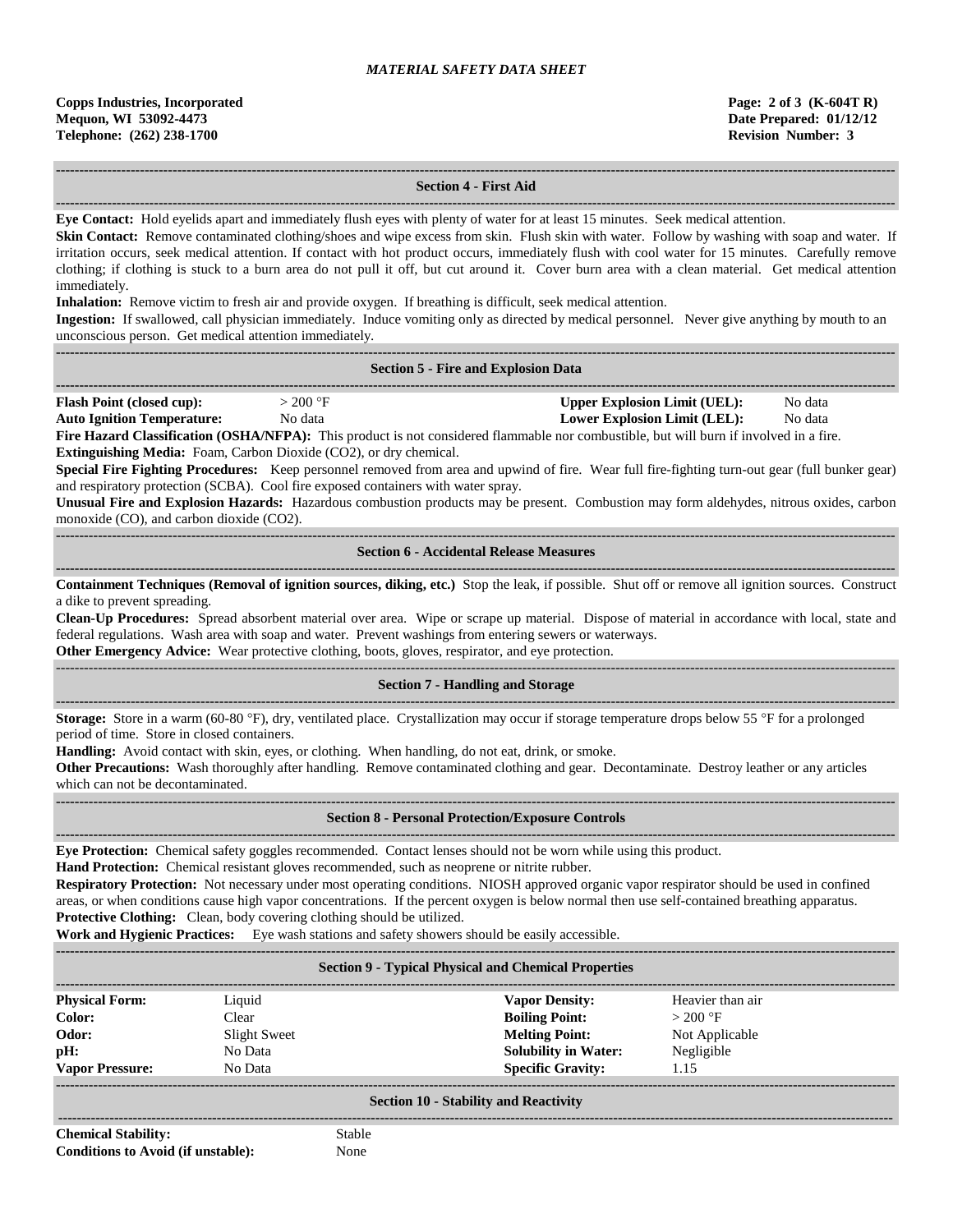| <b>Copps Industries, Incorporated</b> |  |  |  |  |
|---------------------------------------|--|--|--|--|
| Mequon, WI 53092-4473                 |  |  |  |  |
| Telephone: (262) 238-1700             |  |  |  |  |

|                                              | Section 10 - Stability and Reactivity (con't.)                                                  |
|----------------------------------------------|-------------------------------------------------------------------------------------------------|
| <b>Incompatibility (Materials to Avoid):</b> | Acids, strong oxidizing agents.                                                                 |
| <b>Hazardous Decomposition Products:</b>     | None                                                                                            |
| <b>Hazardous Polymerization:</b>             | Contact with epoxy hardeners under uncontrolled conditions. May release excess heat and vapors. |
|                                              |                                                                                                 |
|                                              |                                                                                                 |

#### **Section 11 - Toxicological Properties**

**------------------------------------------------------------------------------------------------------------------------------------------------------------------------------------** Acute Oral Toxicity (LD50, RAT): No data available. **Acute Dermal Toxicity (LD50, RABBIT):** No data available. **Acute Inhalation Toxicity (LC50, RAT):** No data available.

**------------------------------------------------------------------------------------------------------------------------------------------------------------------------------------**

------------------------------------------------------------------------------------------------------------------------------------------------------------------------------------

#### **Section 12 - Ecological Information**

**------------------------------------------------------------------------------------------------------------------------------------------------------------------------------------**

No data available.

**Section 13 - Disposal Considerations**

**------------------------------------------------------------------------------------------------------------------------------------------------------------------------------------ Waste Disposal:** This material does not contain any VOC's (volatile organic compounds). Dispose of material in accordance with applicable, local, state, and federal laws and regulations. The state and local regulations and laws may differ from federal regulations, and laws may change or be reinterpreted. This information only applies to the material as manufactured. Processing, use, or contamination may make the information in appropriate, inaccurate, or incomplete. Responsibility for proper waste disposal is with the owner of the waste.

| <b>Section 14 - Transport Information</b>                                                                                           |                                                                                                                |                                                                                     |                                                                                                                                    |  |  |  |
|-------------------------------------------------------------------------------------------------------------------------------------|----------------------------------------------------------------------------------------------------------------|-------------------------------------------------------------------------------------|------------------------------------------------------------------------------------------------------------------------------------|--|--|--|
| <b>DOT Non-Bulk Shipping Name:</b><br><b>DOT Bulk Shipping Name:</b><br><b>Technical Shipping Name:</b><br><b>DOT Hazard Class:</b> | Resin compound - not regulated<br>Resin compound - not regulated<br>NMFC Item 46030, Class 55<br>Not regulated | $\overline{I} \overline{N}$ :<br><b>Packing Group:</b><br><b>IMO Shipping Data:</b> | Not regulated<br>Not regulated<br>Resin compound - not regulated<br><b>ICAO/IATA Shipping Data:</b> Resin compound - not regulated |  |  |  |

**Section 15 - Regulatory Information**

# *US FEDERAL REGULATIONS:*

**------------------------------------------------------------------------------------------------------------------------------------------------------------------------------------**

**Toxic Substances Control Act (TSCA):** All components are included in the EPA Toxic Substances Control Act (TSCA) Chemical Substance Inventory or are not required to be listed on the TSCA Inventory.

**OSHA (29CFR1910.1200) Hazard Class(es):** Irritant. Sensitizer

**EPCRA Section 312 (40CFR370) Hazard Classes:** Immediate Health Hazard. Delayed Health Hazard.

**EPCRA Section 313 (40CFR372):** Toxic chemicals above "de minimus" level: None

#### *STATE REGULATIONS:*

**California Proposition 65 Substances:** (components known to the State of California to cause cancer and/or reproductive toxicity and subject to warning and discharge requirements under the "Safe Drinking Water and Toxic Enforcement Act of 1986"). None

# *INTERNATIONAL REGULATIONS*

**Canada: WHMIS Hazard Classification:** Class D, division 2B **WHMIS Risk Phrases:** Eye or skin irritant. Skin sensitizer. **WHMIS Symbols:** Stylized T

#### **------------------------------------------------------------------------------------------------------------------------------------------------------------------------------------ Section 16 - Other Information**

**------------------------------------------------------------------------------------------------------------------------------------------------------------------------------------** *To the best of our knowledge, the information contained herein is accurate. However, neither Copps Industries nor any of its agents assume any liability whatsoever for the accuracy or completeness of the information contained herein. Final determination of suitability of any material is the sole responsibility of the user. All materials may present unknown health hazards and should be used with caution. Although certain hazards are described herein, we cannot guarantee that these are the only hazards which exist.*

**Revision Date:** 01/12/12 **Revised By:** Bill Simek **Replaces Revision Dated:** 01/28/10 **Title:** Lab Manager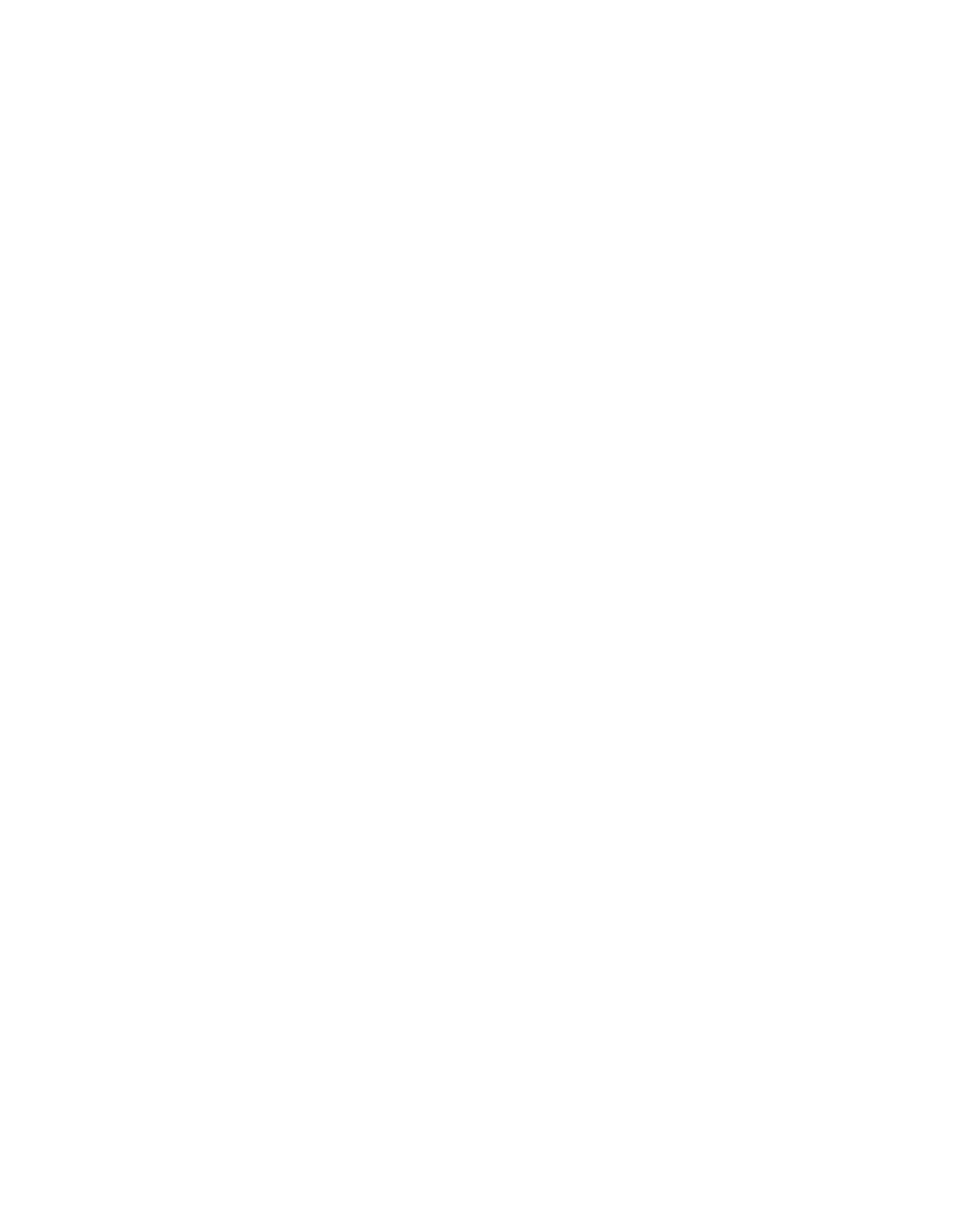**Copps Industries, Incorporated Page: 1 of 3 (K-604T H) 10600 N. Industrial Drive Date Prepared: 01/12/12 Mequon, WI 53092-4473 Revision Number: 3 Telephone: (262) 238-1700**

| <b>Section 1 - Material Identification</b> |                                      |                                                             |                                                  |  |  |  |
|--------------------------------------------|--------------------------------------|-------------------------------------------------------------|--------------------------------------------------|--|--|--|
| <b>Product Name:</b>                       | <b>B-604</b>                         |                                                             |                                                  |  |  |  |
| <b>Product Type:</b>                       | Epoxy Hardener Compound              |                                                             |                                                  |  |  |  |
| Manufacturer:                              | Mequon, WI 53092-4473                | Copps Industries, Incorporated<br>10600 N. Industrial Drive |                                                  |  |  |  |
| <b>Telephone Number:</b>                   | $(262)$ 238-1700                     |                                                             |                                                  |  |  |  |
| <b>Emergency Number (s):</b>               | $(800)$ 255-3924<br>$(813)$ 248-0585 | 24 hrs.<br>24 hrs.                                          | (Continental U.S.)<br>(Outside Continental U.S.) |  |  |  |
| <b>Revision Notes:</b>                     | Annual Updating                      |                                                             |                                                  |  |  |  |
| <b>Section 2 - Hazardous Ingredients</b>   |                                      |                                                             |                                                  |  |  |  |
| <u>#</u><br>$wt \%$                        | <b>CAS Number</b>                    | <b>Chemical Name</b>                                        |                                                  |  |  |  |

| $>1\%$ | $80 - 05 - 7$ | 4, 4'-Isopropylidenediphenol |
|--------|---------------|------------------------------|
| $>1\%$ | $111-40-0$    | Diethylenetriamine           |
|        |               |                              |

# OSHA & ACGIH EXPOSURE LIMITS

|    |             | TWA |       | <b>STEL</b> |       | <b>CEILING</b> |       |
|----|-------------|-----|-------|-------------|-------|----------------|-------|
|    |             | ppm | mg/m3 | ppm         | mg/m3 | ppm            | mg/m3 |
| 1. | <b>OSHA</b> | N/E | N/E   | N/E         | N/E   | N/E            | N/E   |
|    | ACGIH       | N/E | N/E   | N/E         | N/E   | N/E            | N/E   |
| 2. | <b>OSHA</b> | 1.0 | 4.0   | N/E         | N/E   | N/E            | N/E   |
|    | ACGIH       | 1.0 | 4.2   | N/E         | N/E   | N/E            | N/E   |

#### *N/E = Not Established*

| <b>Section 3 - Health Hazards</b>                             |  |  |                           |  |                      |  |
|---------------------------------------------------------------|--|--|---------------------------|--|----------------------|--|
|                                                               |  |  |                           |  |                      |  |
|                                                               |  |  | <b>EMERGENCY OVERVIEW</b> |  |                      |  |
|                                                               |  |  |                           |  |                      |  |
| <b>HMIS HEALTH RATING: 3</b>                                  |  |  | <b>FLAMMARILITY: 1</b>    |  | <b>REACTIVITY:</b> 0 |  |
| HMIS Hazard Rating Least - 0 Slight - 1 Moderate - 2 High - 3 |  |  |                           |  | Extreme - 4          |  |

A clear liquid with an amine odor. Corrosive to skin. Corrosive to eyes. Severe skin irritant. Severe eye irritant. May cause skin sensitization. May cause respiratory sensitization. Can burn in fire, releasing possible hazardous vapors, gases and fumes.

Do not torch or weld on cured epoxy. Hazardous fumes and vapors may be released.

**\*\*\*\*\*\*\*\*\*\*\*\*\*\*\*\*\*\*\*\*\*\*\*\*\*\*\*\*\*\*\*\*\*\*\*\*\*\*\*\*\*\*\*\*\*\*\*\*\*\*\*\*\*\*\*\*\*\*\*\*\*\*\*\*\*\*\*\*\*\*\*\*\*\*\*\*\*\*\*\*\*\*\*\*\*\*\*\*\*\*\*\*\*\*\*\*\*\*\*\*\*\*\*\*\*\*\*\*\*\*\*\*\*\*\*\*\*\* Routes of Exposure:** Eye Contact, Skin Contact, Inhalation, Ingestion.

Health Hazards: Corrosive to skin. Corrosive to eyes. Severe skin irritant. Severe eye irritant. May cause skin sensitization. May cause respiratory sensitization.

**Target Organs:** Eyes, Skin, and Respiratory System.

**Signs and Symptoms of Exposure (Acute Effects):** Burns of the eye may cause blindness. Contact of undiluted products with the eyes or skin quickly causes severe irritation and pain and may cause burns, necrosis, and permanent injury. Inhalation of mists may severely damage contacted tissue and produce scarring. Product is readily absorbed through the skin and may cause discomfort, injury or serious health problems unless treated properly.

**Signs and Symptoms of Exposure (Possible Longer Term Effects):** This substance may cause respiratory sensitization to exposed workers. **Medical Conditions Generally Aggravated by Exposure:** Asthma, chronic respiratory disease (e.g. Bronchitis, emphysema). Eye disease, skin disorders and allergies.

**Carcinogens under OSHA, ACGIH, NTP, IARC, other:** This product contains no carcinogens in concentrations of 0.1 percent or greater.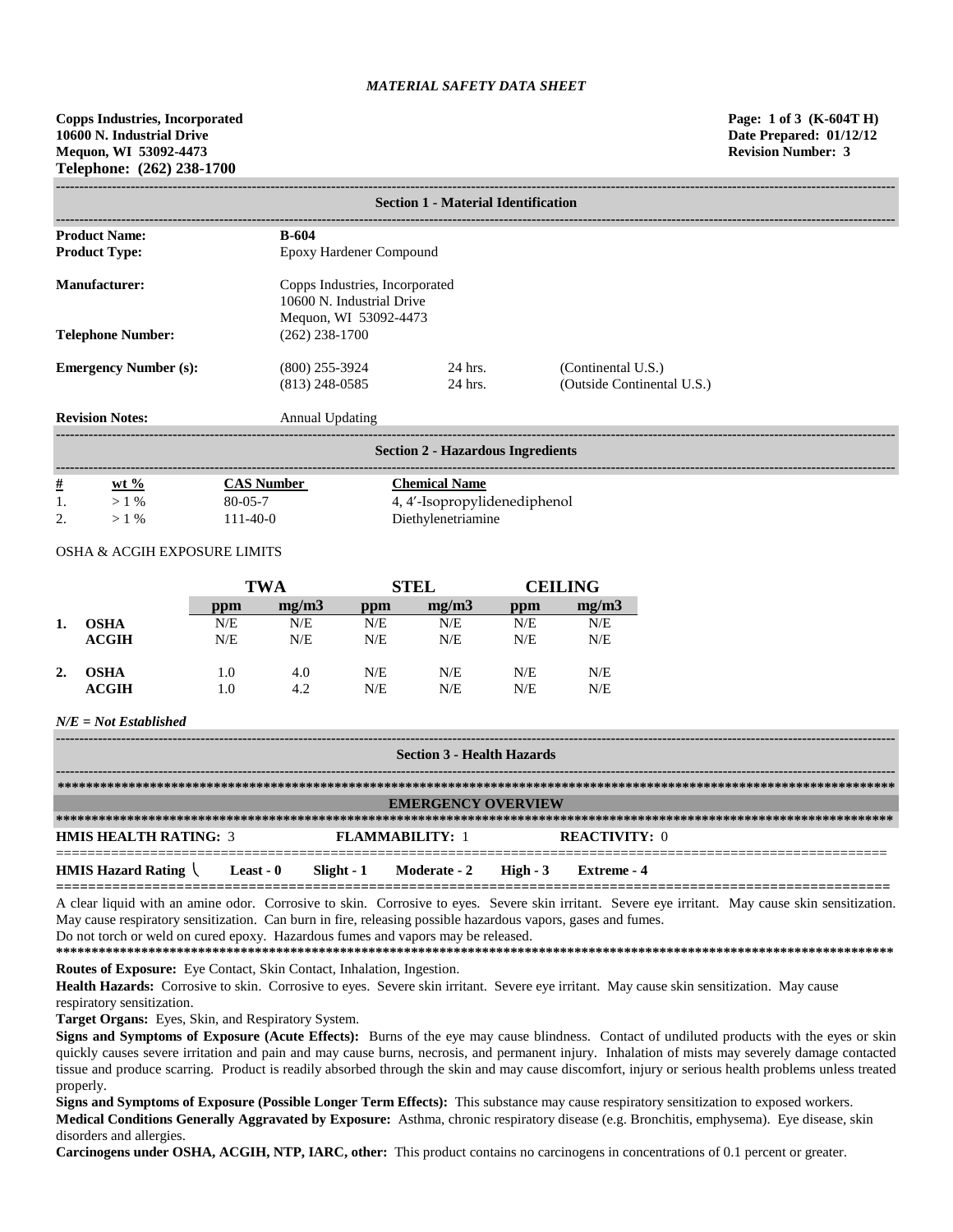#### **Section 4 - First Aid**

**------------------------------------------------------------------------------------------------------------------------------------------------------------------------------------**

**Eye Contact:** Hold eyelids apart and immediately flush eyes with plenty of water for at least 15 minutes. Seek medical attention.

**Skin Contact:** Remove contaminated clothing/shoes and wipe excess from skin. Immediately flush affected area with water for at least 15 minutes. Cover the affected area with a sterile dressing or clean sheeting and seek medical attention immediately. DO NOT APPLY GREASES OR OINTMENTS. Control shock if present.

**Inhalation:** Remove victim to fresh air and provide oxygen. If breathing is difficult, seek medical attention.

**Ingestion:** In the event of ingestion, administer 3-4 glasses of milk or water. DO NOT INDUCE VOMITING. Seek medical attention immediately. **------------------------------------------------------------------------------------------------------------------------------------------------------------------------------------**

#### **Section 5 - Fire and Explosion Data**

**------------------------------------------------------------------------------------------------------------------------------------------------------------------------------------ Flash Point (closed cup):**  $> 200 \text{ °F}$  **Lower Explosion Limit (LEL):** No data **Upper Explosion Limit (UEL):** No data **Auto Ignition Temperature:** No data **Fire Hazard Classification (OSHA/NFPA):** This product is considered neither flammable nor combustible, but will burn if involved in a fire.

**Extinguishing Media:** Foam, Carbon Dioxide (CO2), or dry chemical.

**Special Fire Fighting Procedures:** Keep personnel removed from area and upwind of fire. Wear full fire-fighting turnout gear (full bunker gear) and respiratory protection (SCBA). Cool fire exposed containers with water spray.

**Unusual Fire and Explosion Hazards:** Hazardous combustion products may be present. Combustion may form aldehydes, nitrous oxides, carbon monoxide (CO), and carbon dioxide (CO2).

#### **Section 6 - Accidental Release Measures ------------------------------------------------------------------------------------------------------------------------------------------------------------------------------------**

**Containment Techniques (Removal of ignition sources, diking etc.)** Reduce vapor spreading with a water spray. Stop the leak, if possible. Shut off or remove all ignition sources. Construct a dike to prevent spreading.

**Clean-Up Procedures:** Spread absorbent material over area. Transfer to containers by suction. For large spills, recover spilled material with a vacuum truck. Dispose of material in accordance with local, state and federal regulations. Wash area with soap and water. Prevent washings from entering sewers or waterways.

**Other Emergency Advice:** Wear protective clothing, boots, gloves, respirator, and eye protection.

#### **------------------------------------------------------------------------------------------------------------------------------------------------------------------------------------ Section 7 - Handling and Storage**

**------------------------------------------------------------------------------------------------------------------------------------------------------------------------------------**

**Storage:** Store in a cool (60-80°F), dry ventilated place. Store in closed containers.

**------------------------------------------------------------------------------------------------------------------------------------------------------------------------------------**

**Handling:** Avoid breathing of vapors. Handle in well-ventilated workspace. Avoid contact with skin, eyes, or clothing. When handling, do not eat, drink, or smoke.

**Other Precautions:** Emergency showers and eye wash stations should be readily accessible. Wash thoroughly after handling. Remove contaminated clothing and gear. Decontaminate. Destroy leather or any articles, which can not be decontaminated.

# **------------------------------------------------------------------------------------------------------------------------------------------------------------------------------------ Section 8 - Personal Protection/Exposure Controls**

**------------------------------------------------------------------------------------------------------------------------------------------------------------------------------------ Eye Protection:** Full-face shield with chemical safety goggles. Contact lenses should not be worn while using this product.

**Hand Protection:** Neoprene rubber gloves. Cuffed butyl rubber gloves. Nitrile rubber gloves.

**Respiratory Protection:** Not necessary under most operating conditions. NIOSH approved organic vapor respirator should be used in confined areas, or when conditions cause high vapor concentrations. If the percent oxygen is below normal then use self-contained breathing apparatus. **Protective Clothing:** Impervious clothing. Slickersuit. Rubber boots. Full rubber suit (rain gear). Butyl or latex protective clothing. **Work and Hygienic Practices:** Eye wash stations and safety showers should be easily accessible.

| <b>Section 9 - Typical Physical and Chemical Properties</b> |         |                             |                  |  |  |  |
|-------------------------------------------------------------|---------|-----------------------------|------------------|--|--|--|
| <b>Physical Form:</b>                                       | Liquid  | <b>Vapor Density:</b>       | Heavier than air |  |  |  |
| Color:                                                      | Clear   | <b>Boiling Point:</b>       | $>200$ °F        |  |  |  |
| Odor:                                                       | Amine   | <b>Melting Point:</b>       | Not applicable   |  |  |  |
| pH:                                                         | No Data | <b>Solubility in Water:</b> | Negligible       |  |  |  |
| <b>Vapor Pressure:</b>                                      | No Data | <b>Specific Gravity:</b>    | 1.03             |  |  |  |

#### **Section 10 - Stability and Reactivity**

**------------------------------------------------------------------------------------------------------------------------------------------------------------------------------------**

**Chemical Stability:** Stable **Conditions to Avoid (if stable):** None

**Incompatibility (Materials to Avoid):** Acids, strong oxidizing agents. **Hazardous Decomposition Products:** None **Hazardous Polymerization:** Contact with epoxy resins under uncontrolled conditions. May release excess heat and vapors.